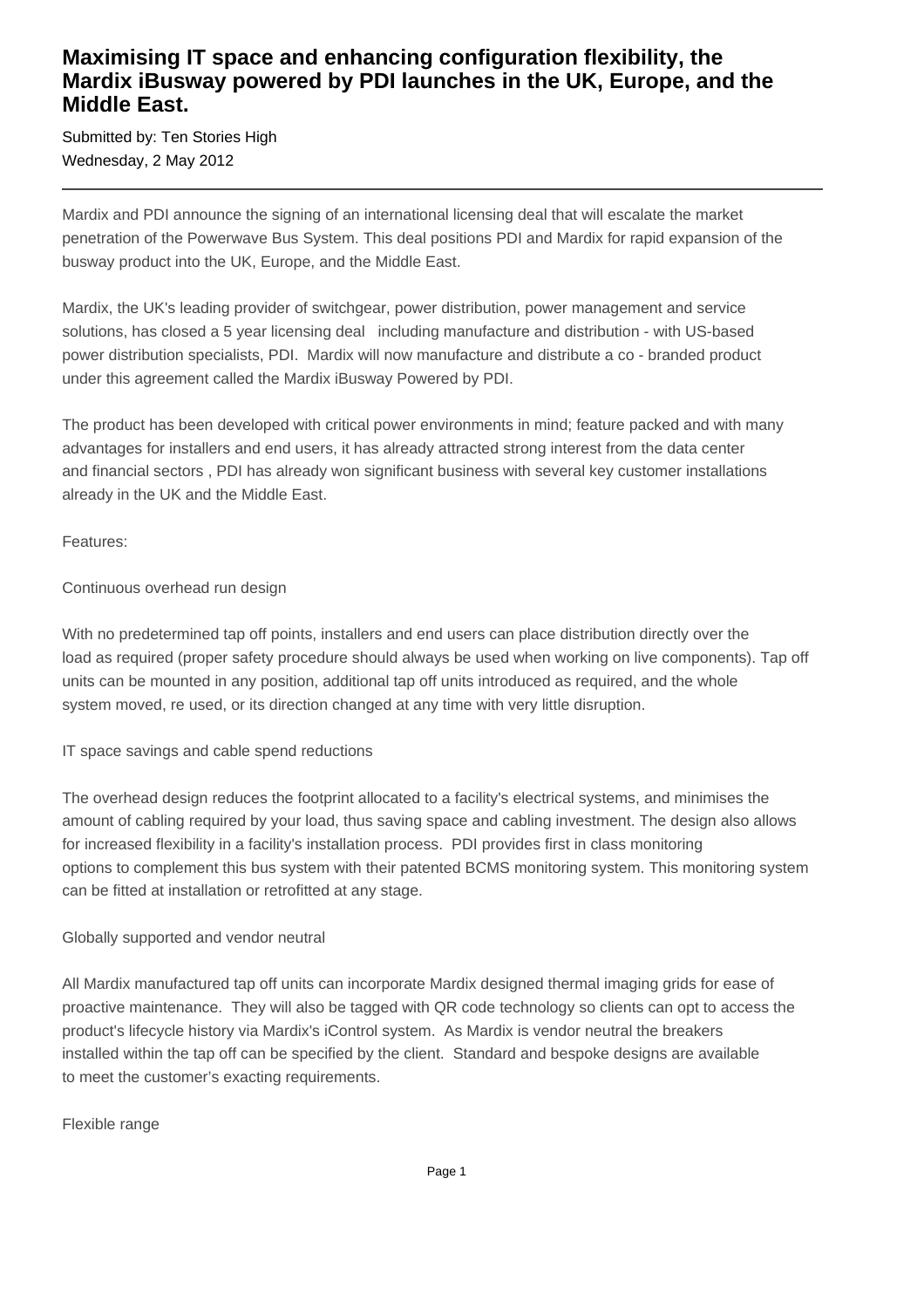From single phase 16 Amp to 63 Amp three phase plus neutral, the Mardix iBusway Powered by PDI is also available with optional 150% rated neutral.

Mardix Sales Director, Dean Bradshaw comments on the deal: "The iBusway Powered by PDI is a natural fit with the Mardix product range, encompassing as it does innovative, feature rich design with post installation support options. Orders have been strong for the PDI Powerwave Bus System, in the UK, particularly in the highly competitive financial sector here in the UK. Our clients recognise the advantages of maximised IT space, reduced cabling costs, flexible configuration and adherence to European and International standards. With our ability to offer lifetime product support from our global service centre, we're looking forward to taking the iBusway Powered by PDI to Europe and the Middle East."

PDI's VP International Sales, Jose Luis Crespo, adds: "The iBusway Powered by PDI is a robust solution to one of the key problems in a highly competitive market – IT space. We're anticipating to continue to build upon the success that this product has had in the UK. Mardix is the ideal manufacturing and distribution licensee due to their extensive presence in the UK and European critical power market and we're looking forward to extending our reach through their client networks."

"Mardix also brings to the table a simplified procurement and supply chain, which complements PDI's expertise in power distribution product development. It's a strong collaboration and we expect great results over the next 5 years" concludes Jose.

## ENDS

Notes to Editors

## About Mardix

Mardix is the UK's leading provider of switchgear, power distribution, power management, and service solutions. Operating primarily from a purpose-built 45,000 sqft headquarters in Kendal, Cumbria, Mardix has 40 years of knowledge and expertise in critical power.

About Power Distribution, Inc.

Founded in 1978, PDI is a leading provider of power distribution equipment and services. PDI, part of Smiths Interconnect, is headquartered out of Virginia with additional manufacturing and engineering facilities in California and Michigan. The PDI, Marelco, and Onyx Power branded products cover a wide range of customized power solutions for data centers, wind, solar and other alternative energy, commercial, and industrial applications.

#### About Smiths Interconnect

Smiths Interconnect is a leader in technically differentiated electronic and radio frequency products that connect, protect and control critical systems for the wireless telecommunications, aerospace, defence, space, medical, rail, test and industrial markets. It is part of Smiths Group a global leader in